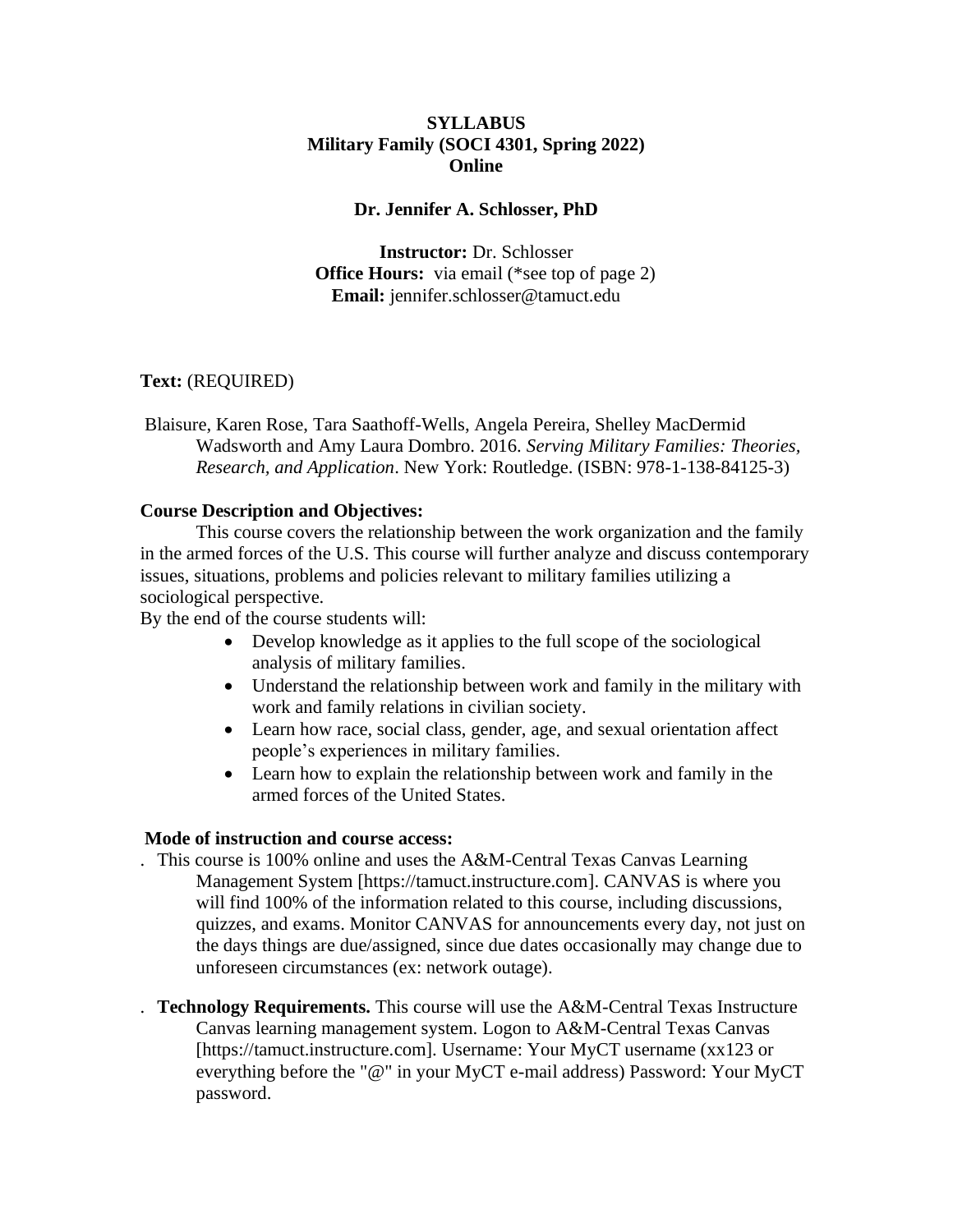### **Contacting your professor:**

You should contact me via email at jennifer.schlosser@tamuct.edu. I check email every day, however, please allow up to 24 hours for a response though in most cases I will get back to you within an hour or so. I have many students in many different classes so I need to know your name and what class your in. I do not respond to emails that are not professional and courteous.

The best way to refer to your professor in email is: "Dear/Hello/Hi Dr. Schlosser, my name is,……., I am in your……… class, my question is,….….Thank you,/Sincerely,/Best,"

## **Expectations and Conduct:**

• Students enrolled in this course are expected to complete all assignments, on time. They are expected to complete all assigned readings and assignments *before* the deadline and they are expected to be able to knowledgeably discuss the readings during class discussions.

### *Class Discussion and Participation:*

- Students are *required* to be respectful of their classmates during the entirety of this course. Although many of you will disagree with one another and perhaps even be offended by some of the material we will cover, any personal attack against another student of any kind will not be tolerated and will result in disciplinary action. Because open discussions are encouraged, it is inevitable that personal beliefs and philosophies will be challenged, however, students *will not* use political leanings, religious beliefs, gender, race, class, ethnicity or sexuality as fodder for attack.
- Students can find in this syllabus a schedule of all topics and assignments that will be covered during the semester. Some of these topics may entail the use of explicit language, violence, sexuality or other potentially offensive material. If you feel that you will not be able to deal with this type of material, it is suggested that you drop the course now. Always remember that if you have questions or concerns, I am available for discussion.

### **Drop Policy**

If you discover that you need to drop this class, you must complete a [Drop Request Form](https://www.tamuct.edu/registrar/docs/Drop_Request_Form.pdf) [https://www.tamuct.edu/registrar/docs/Drop\_Request\_Form.pdf].

Professors cannot drop students; this is always the responsibility of the student. The Registrar's Office will provide a deadline on the Academic Calendar for which the form must be completed, signed and returned. Once you return the signed form to the Registrar's Office, you must go into Warrior Web and confirm that you are no longer enrolled. If you still show as enrolled, FOLLOW-UP with the Registrar's Office immediately. You are to attend class until the procedure is complete to avoid penalty for absence. Should you miss the drop deadline or fail to follow the procedure, you will receive an F in the course, which may affect your financial aid and/or VA educational benefits.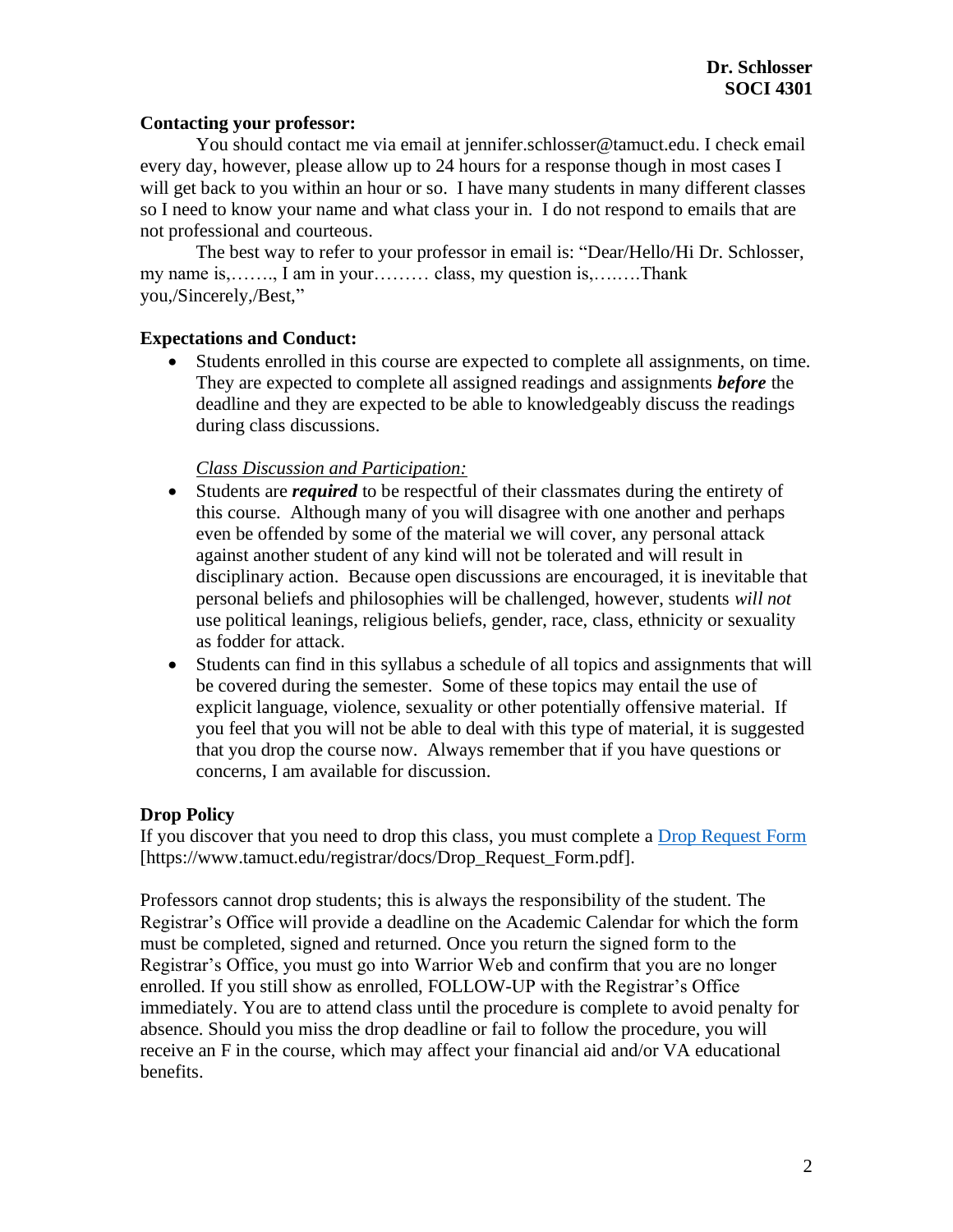### **Assignments and Grading:**

### **1. Discussions, 80 pts:**

Students will engage in discussion boards with their classmates worth 10 points each for 8 weeks this semester.

## **Grading Criteria:**

- o Discussion boards will open at midnight on the Monday of the week they're **due and close at 11:59 pm that next Sunday**. All posts and replies must be completed within this window or the student forfeits those discussion points.
- o You will:
	- 1) post a question about something you DID NOT UNDERSTAND or would like more help on, from the week's readings or videos.
	- 2) Your question **must** use information from the reading/ video material and be specific. **Citing page numbers in your post is required.**
	- 3) Every post you make should be SEVERAL paragraphs (not just two or three sentences).
	- 4) **First posts are due by Thursday each week.**
- o Students will read others' posts and must:
	- 1) REPLY to at least **two** other people's posts that week (but feel free to respond to more).
	- 2) **Responses are due by 11:59 pm on Sunday each week.**
	- 3) Responses must be engaging, thoughtful, and in-depth (again, several paragraphs, not just 1 or 2 sentences). Address the question that was asked and answer it using your own ideas.
	- 4) These responses aren't JUST your opinions, they must also be grounded in the readings *with page numbers citing your source from the reading.*
- o Personal experiences that support your answer are totally acceptable*!* Just make sure that the bulk of your answer is grounded in facts and data from the book.
- o *NO OUTSIDE SOURCES are allowed – use book or video material from this class only*

## *\*\*\*\*\*\*\*\*CITING PAGE NUMBERS IN ALL POSTS IS REQUIRED. IF YOU DO NOT CITE PAGE NUMBERS IN ALL POSTS, YOU WILL NOT EARN CREDIT FOR THAT WEEK\*\*\*\*\*\*\*\*\**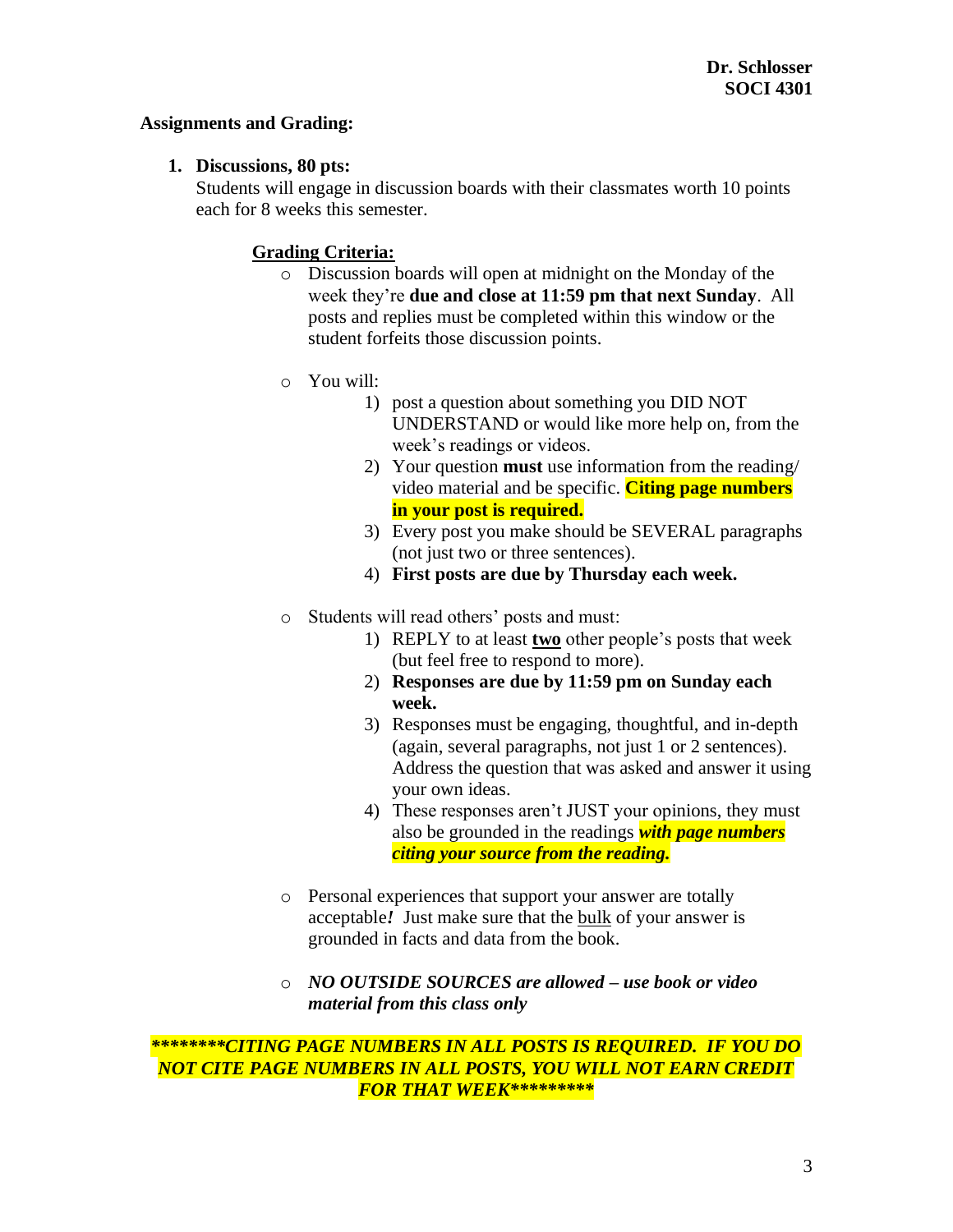#### Example question:

"On page 215, the authors state that women in the military are 25 times more likely than men to experience sexual assault. They state that one of the reasons may be that women have less developed social and peer networks. I understand that this is a social fact because the military is predominantly male, but can someone please explain to me what some of the other reasons why women may have a less developed peer network in the military might be? What are some things the military could do to help this?"

### Examples of INAPPROPRIATE discussion board responses:

"The authors of the book are wrong. I think women don't experience much sexual assault in the military because I've served 20 years and have never heard of or seen anyone sexually assaulted."

"Good question! I agree!" "The government sucks."

Examples of GOOD discussion board responses:

"Great question, Bob! On that same page (215) the authors mentioned that because the military is predominantly male, women are therefore a numerical minority, making it more difficult for them to form peer networks because there are fewer of them to connect with. According to the book, some things the military is doing to help ease the risk and burden of women's sexual assault experiences in the military is to provide victim services, continued access to medical and mental health resources, and allowing them to remain on active duty after filing a sexual assault report."

\*there is no partial credit – you must complete all the required elements (1 original post by Thursday and 1 response post by Sunday, several paragraphs with page numbers cited), or **receive no points.**

\*Note: use my comments and feedback on your Discussions for what to do differently next time, as a way to improve your grade for the following week.

### **2. Test #1, 100 pts:**

The first exam will be comprised of 25 questions worth 4 points each. It will consist of multiple choice and true/false. The first test is subject to cover ANYTHING AND EVERYTHING discussed in the assigned readings, videos or supplemental assignments you may receive since the first day of class. Thus, everything is game. You will have 90 minutes to complete the test once you begin,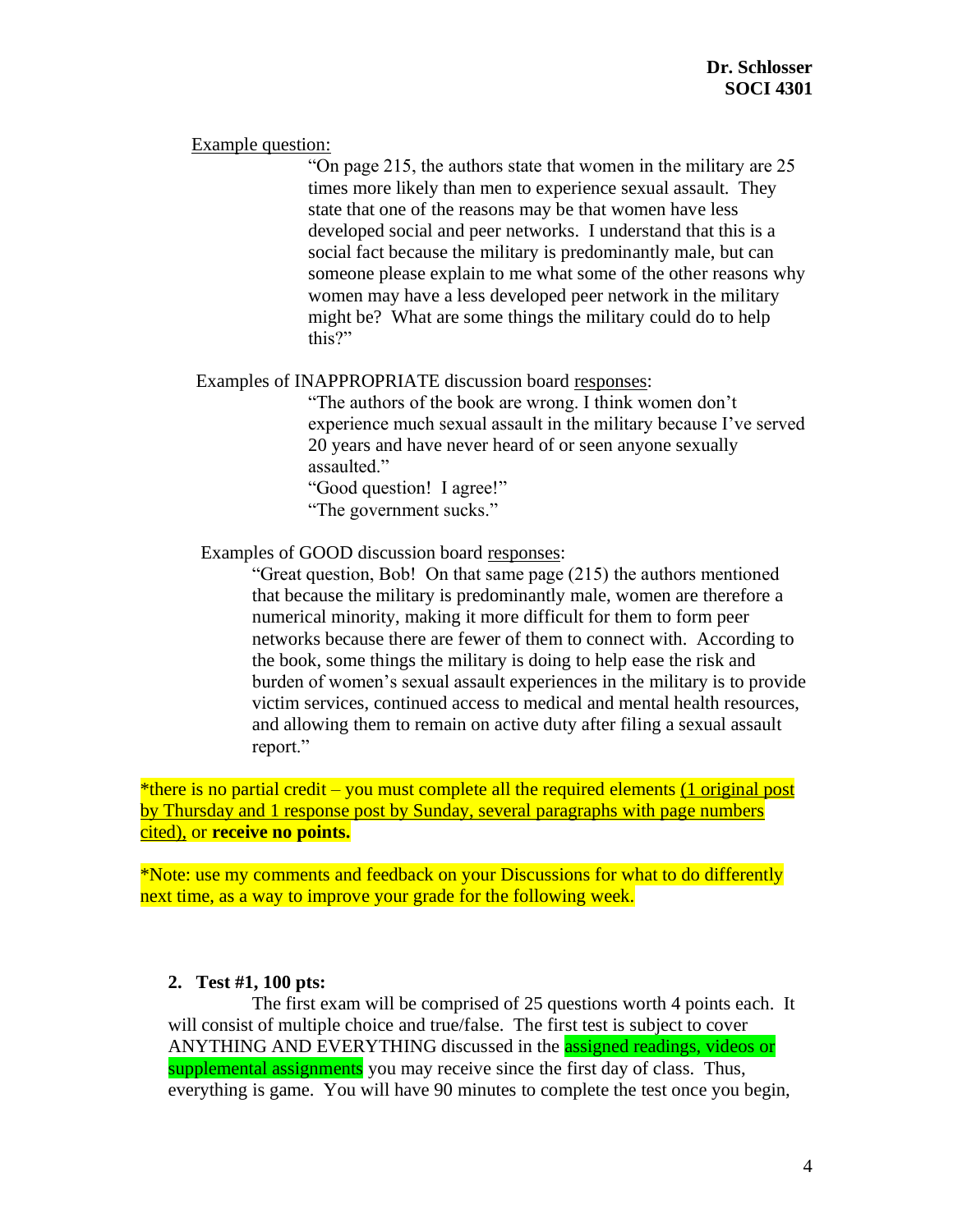answers cannot be changed after you complete a question, and you will receive your grade automatically after submitting your test.

No student will be awarded a make-up test FOR ANY REASON other than for a **documented** University sanctioned activity provided the student informs the instructor PRIOR to the missed test AND provides proper and adequate documentation.

## **3. Test #2, 100 pts:**

Test two is NOT comprehensive; however, you will need to be familiar with topics and concepts discussed before mid-semester so you have a strong foundation for answering questions on the final. It will consist of 20, 5 pt questions; multiple choice or true/false. The final may cover ANYTHING AND EVERYTHING discussed in class, in the assigned readings, or supplemental assignments you may receive since the first test. You will have 90 minutes to complete the test once you begin, answers cannot be changed after you complete a question, and you will receive your grade automatically after submitting your test.

No student will be awarded a make-up test FOR ANY REASON other than for a **documented** University sanctioned activity provided the student informs the instructor PRIOR to the missed test AND provides proper and adequate documentation.

### **4. Final Project, Visual Sociology 20 pts: DUE NOVEMBER 29TH**

Students will choose one topic, concept, issue or theory discussed this semester and complete a Visual Sociology project. They will create a PowerPoint using images that illustrate that concept and upload the final PowerPoint as a .ppt file to Canvas by the due date listed on the syllabus.

### **Grading Criteria:**

Each PowerPoint project will consist of FIVE slides ONLY (no more, no less)

- o **The first side will include:** your name, the name of the class, and the name of a concept or theory you chose (or some type of title indicating what your project is about).
- o **The second slide will include:** the name of the concept/theory you chose, its definition (with book citations) and sentence or two about why this is an important concept to you.
- o **The third slide will include:** at least one screenshot of an image from a **NEWS SOURCE** that represents the concept you chose. For instance, if your concept is crime and immigration, you will go to a reputable news source (i.e. not InfoWars or Buzzfeed News) and find an image that represents immigration and crime. You'll screenshot it so that I can see the source and insert it into Slide 3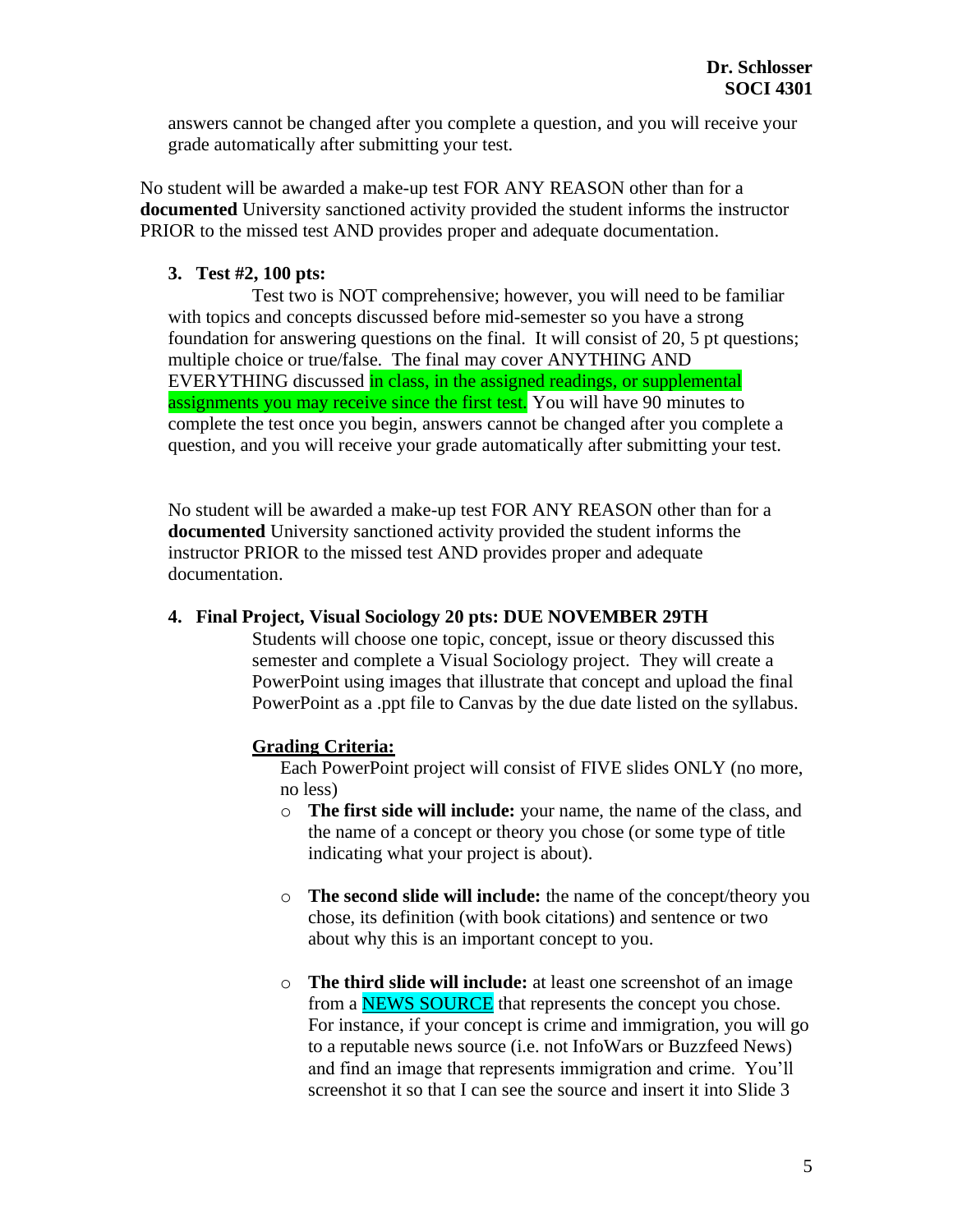on your PowerPoint (more than one is fine, but there must be at least one image). Then, you'll write at least a paragraph, on that slide, explaining why this image (or images) represents the concept in relation to the definition.

- o **The fourth slide will include:** at least one screenshot of an image from **SOCIAL MEDIA** that represents the concept you chose (i.e. Facebook, Instagram, Snapchat, Twitter, etc.). You'll screenshot it so that I can see the source and insert it into Slide 4 on your PowerPoint (more than one is fine, but there must be at least one image). Then, you'll write at least a paragraph, on that slide, explaining why this image (or images) represents the concept in relation to the definition.
- o **The fifth slide will include:** an image YOU TOOK YOURSELF that represents the concept you chose. This will be a photo you actually took somewhere around town that represents the concept. For instance, this could be a picture of a bumper sticker, a sign, a building, a business, etc. Then, you'll write at least a paragraph, on that slide, explaining why this image (or images) represents the concept in relation to the definition.

\*Note: screenshots are important here. Do simply right click and save an image. Take an actual screenshot for your news or social media image so I can see the context and source. If you don't know how to take a screenshot, Google it.

No student will be awarded an extension FOR ANY REASON other than for a **documented** University sanctioned activity provided the student informs the instructor PRIOR to the missed deadline AND provides proper and adequate documentation. ALL other requests (including but not limited to: funerals, illnesses, weddings, arrests, jury duty, court dates, family vacations, hangovers) *will be denied without discussion*.

### **Grading:**

There are a **total of 300 points** available in this class. Final grades will be calculated depending on all points you've acquired on all assignments. All points will be added together and divided by 300 to get a percentage. I do not grade on a curve so the final percentage is your final grade. The scale below shows the percentage to letter grade comparison. If the third decimal place in the final percentage is a 5 or greater, **AND** the percentage is on the cusp of going up a letter grade, I will round up. For example, if your final percentage is .89533 (89%, B), because the third decimal place is a 5 **AND** the grade is on the verge of going up a letter, I will round up and your final grade for the class would become an A. These are the only conditions under which I will increase a final grade; all other requests will be denied.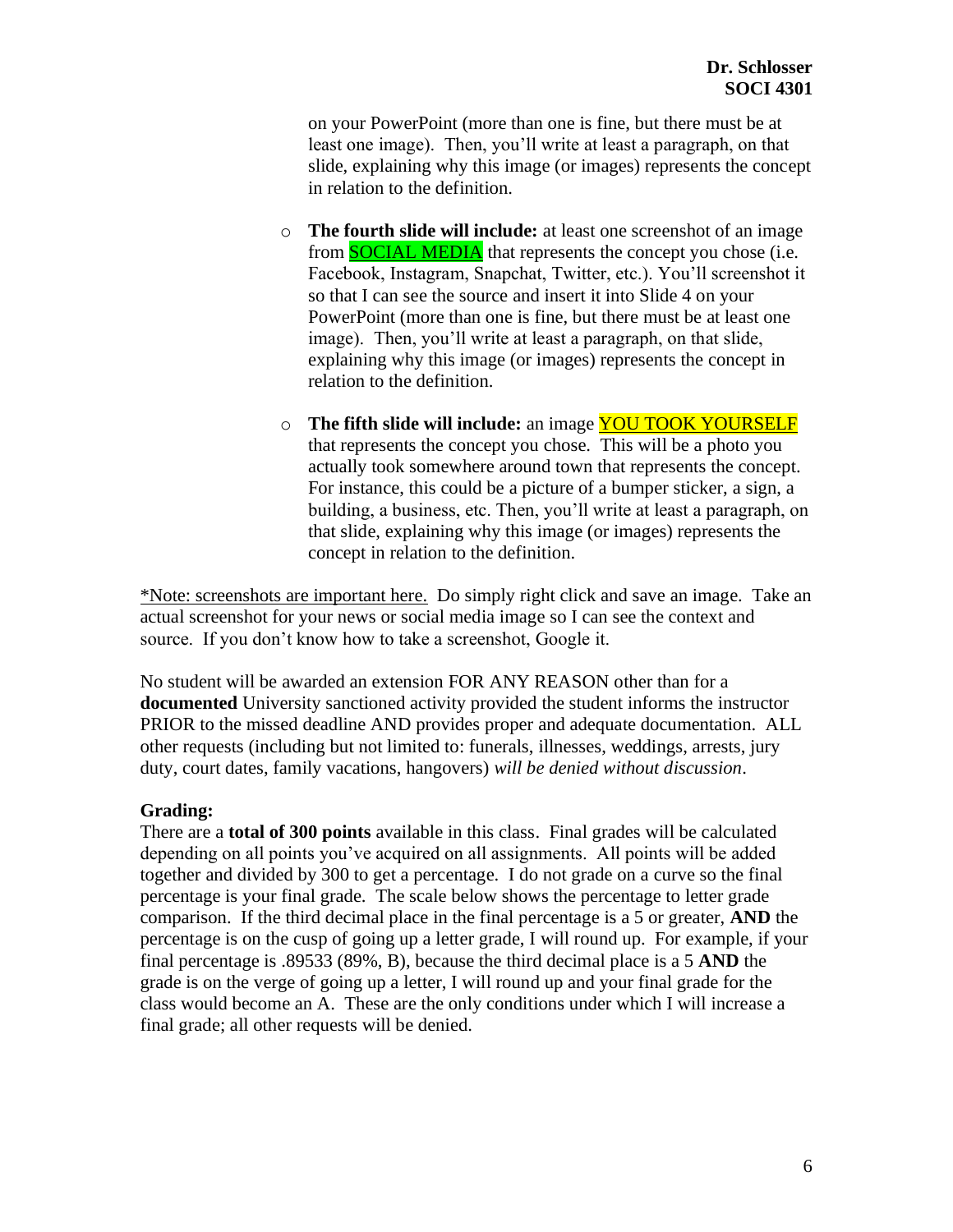| A | 90-100 |
|---|--------|
| B | 80-89  |
| ⊖ | 70-79  |
| D | 60-69  |
| F | 0-59   |

- By remaining enrolled in this course and after having read the syllabus, you agree that you understand all the terms and conditions expressed therein. If you have ANY questions or concerns please feel free to contact me any time.
- **Disability Statement:** If you have special needs as addressed by the Americans with Disabilities Act (ADA), please notify me immediately. Reasonable efforts will be made to accommodate your special needs.
- **Academic Integrity:** Academic integrity is fundamental to the activities and principles of a university. All members of the academic community must be confident that each person's work has been responsibly and honorably acquired, developed, and presented. Any effort to gain an advantage not given to all students is dishonest whether or not the effort is successful. The academic community regards breaches of the academic integrity rules as extremely serious matters. Sanctions for such a breach may include academic sanctions from the instructor, including failing the course for any violation, to disciplinary sanctions ranging from probation to expulsion. When in doubt about plagiarism, paraphrasing, quoting, collaboration, or any other form of cheating, consult the course instructor.

## **Schedule:**

## **Each of the 16 weeks corresponds with a matching module on Canvas where you will upload your work and complete discussion boards.**

| <b>WEEK ONE:</b> | <b>READINGS TO DO:</b>                                                            | <b>ASSIGNMENTS DUE:</b>                      |
|------------------|-----------------------------------------------------------------------------------|----------------------------------------------|
| <b>Jan 18-23</b> | Chapter 1: An Introduction<br>to Military Culture and<br><b>Military Families</b> | Discussion 1: Self<br>Introductions (10 pts) |

| <b>WEEK TWO:</b> | <b>READINGS TO DO:</b>                                                | <b>ASSIGNMENTS DUE:</b> |
|------------------|-----------------------------------------------------------------------|-------------------------|
| <b>Jan 24-30</b> | Chapter 2: An Overview of<br>Military Personnel and<br>their Families |                         |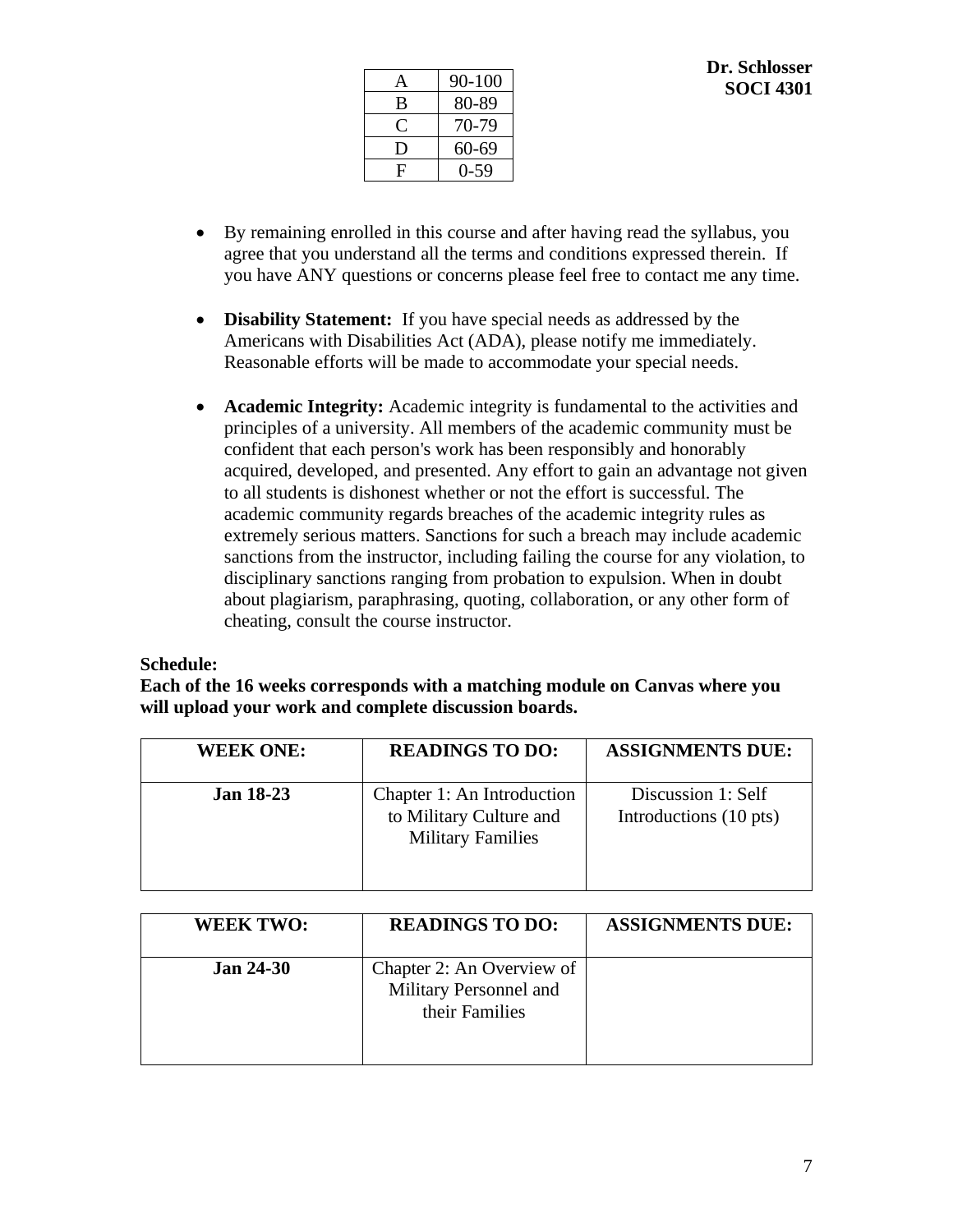| <b>WEEK THREE:</b>    | <b>READINGS TO DO:</b>                                  | <b>ASSIGNMENTS DUE:</b>        |
|-----------------------|---------------------------------------------------------|--------------------------------|
| <b>Jan 31 - Feb 6</b> | Chapter 3: Defining<br><b>Features of Military Life</b> | Discussion $2(10 \text{ pts})$ |

| <b>WEEK FOUR:</b> | <b>READINGS TO DO:</b>                                | <b>ASSIGNMENTS DUE:</b> |
|-------------------|-------------------------------------------------------|-------------------------|
| Feb 7 - 13        | Chapter 4: Children and<br>Youth in Military Families |                         |

| <b>WEEK FIVE:</b> | <b>READINGS TO DO:</b>                                                      | <b>ASSIGNMENTS DUE:</b>        |
|-------------------|-----------------------------------------------------------------------------|--------------------------------|
| Feb 14 - 20       | Chapter 5: Ways of<br>Thinking About Family<br><b>Stress and Resilience</b> | Discussion $3(10 \text{ pts})$ |

| <b>WEEK SIX:</b> | <b>READINGS TO DO:</b>                                 | <b>ASSIGNMENTS DUE:</b> |
|------------------|--------------------------------------------------------|-------------------------|
| Feb 21 - 27      | Chapter 6: Individual and<br>Family Development in the |                         |
|                  | Military                                               |                         |

| <b>WEEK SEVEN:</b>    | <b>READINGS TO DO:</b>                              | <b>ASSIGNMENTS DUE:</b>                                                                                                                    |
|-----------------------|-----------------------------------------------------|--------------------------------------------------------------------------------------------------------------------------------------------|
| <b>Feb 28 - Mar 6</b> | Chapter 7: The Effects of<br>War on Service Members | Discussion 4<br>Test Review (10 pts)                                                                                                       |
|                       |                                                     | Your chance to ask<br>questions about anything of<br>your classmates and me<br>about the material so far.<br>You must post and<br>respond. |

| <b>WEEK EIGHT:</b> | <b>READINGS TO DO:</b> | <b>ASSIGNMENTS DUE:</b>              |
|--------------------|------------------------|--------------------------------------|
| Mar 7 - 13         | Review all readings    | <b>Test 1</b><br>$(100 \text{ pts})$ |

| <b>WEEK NINE:</b>  | <b>READINGS TO DO:</b> | <b>ASSIGNMENTS DUE:</b> |
|--------------------|------------------------|-------------------------|
| <b>Mar 14 - 20</b> | NO CLASS               | <b>SPRING BREAK</b>     |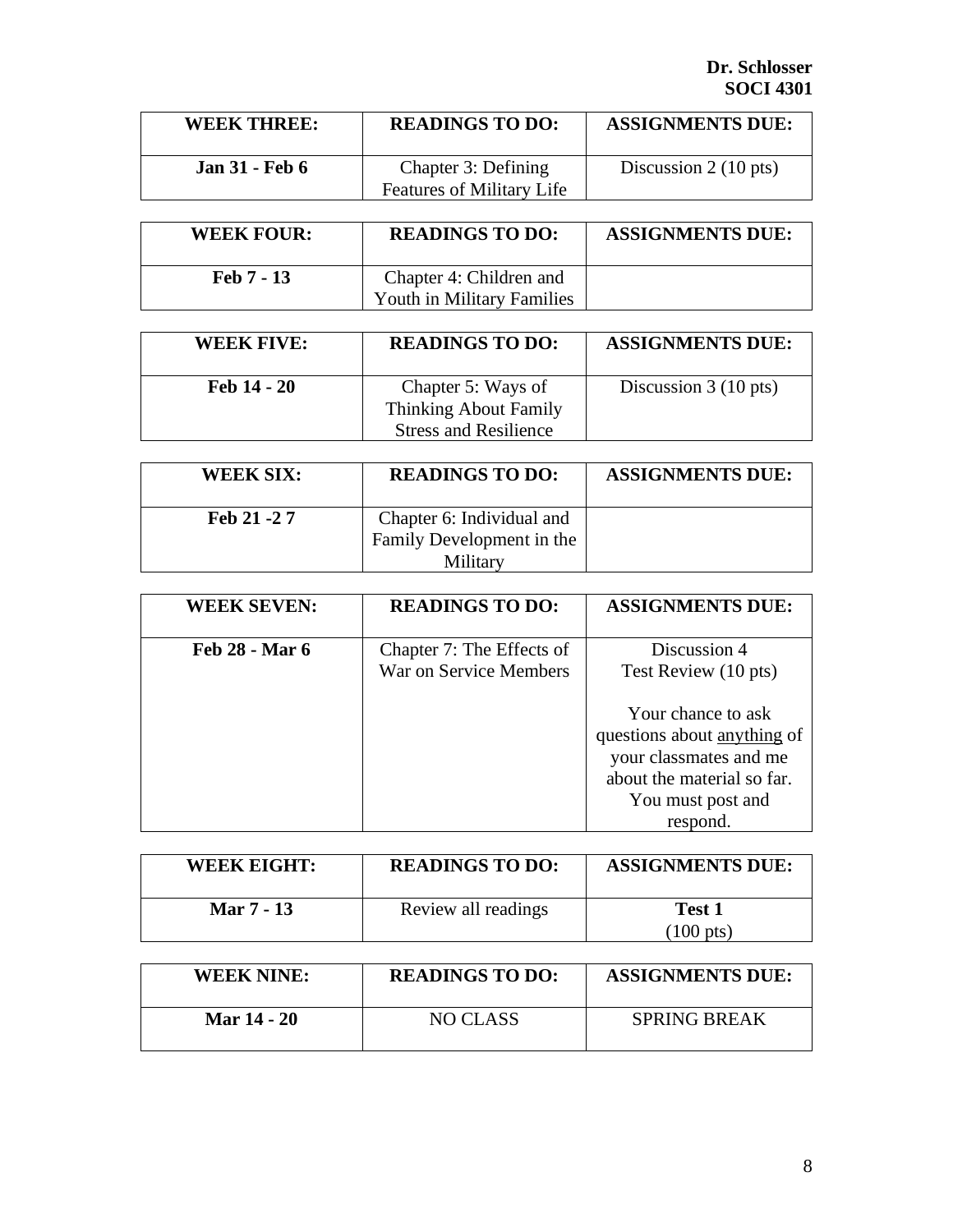| <b>WEEK TEN:</b> | <b>READINGS TO DO:</b>                                    | <b>ASSIGNMENTS DUE:</b>        |
|------------------|-----------------------------------------------------------|--------------------------------|
| Mar 21 - 27      | Chapter 9: Women in the<br>Military and Women<br>Veterans | Discussion $5(10 \text{ pts})$ |

| <b>WEEK ELEVEN:</b> | <b>READINGS TO DO:</b>               | <b>ASSIGNMENTS DUE:</b>        |
|---------------------|--------------------------------------|--------------------------------|
| Mar $28 -$ Apr 3    | Chapter 10: Veterans and<br>Families | Discussion $6(10 \text{ pts})$ |

| <b>WEEK TWELVE:</b>   | <b>READINGS TO DO:</b>                                        | <b>ASSIGNMENTS DUE:</b>        |
|-----------------------|---------------------------------------------------------------|--------------------------------|
| Apr 4 - 10            | Chapter 11: Policies and<br>Programs that Support             |                                |
|                       | <b>Military Families</b>                                      |                                |
| <b>WEEK THIRTEEN:</b> | <b>READINGS TO DO:</b>                                        | <b>ASSIGNMENTS DUE:</b>        |
|                       |                                                               |                                |
|                       |                                                               |                                |
| Apr 11 - 17           | Chapter 12: Civilian                                          | Discussion $7(10 \text{ pts})$ |
|                       | <b>Organizations that Support</b><br><b>Military Families</b> |                                |

| <b>WEEK FOURTEEN:</b> | <b>READINGS TO DO:</b>                           | <b>ASSIGNMENTS DUE:</b> |
|-----------------------|--------------------------------------------------|-------------------------|
| Apr 18 - 24           | Chapter 13: Involving<br>Families in Systems and |                         |
|                       | Strategies of Care                               |                         |

| <b>WEEK FIFTEEN:</b> | <b>READINGS TO DO:</b>                          | <b>ASSIGNMENTS DUE:</b>                                                                                           |
|----------------------|-------------------------------------------------|-------------------------------------------------------------------------------------------------------------------|
| Apr $25 - May 1$     | Chapter 14: Serving<br><b>Military Families</b> | Discussion 8<br><b>Test Review</b><br>$(10 \text{ pts})$<br><b>Final Projects Due</b><br>By 11:59pm May 1<br>pts) |

| <b>WEEK SIXTEEN:</b> | <b>READINGS TO DO:</b>    | <b>ASSIGNMENTS DUE:</b>                     |
|----------------------|---------------------------|---------------------------------------------|
| May 2 - $8$          | Review all readings since | Test 2                                      |
|                      | Test 1                    | $(100 \text{ pts}, \text{due by midnight})$ |
|                      |                           | on MAY 8th)                                 |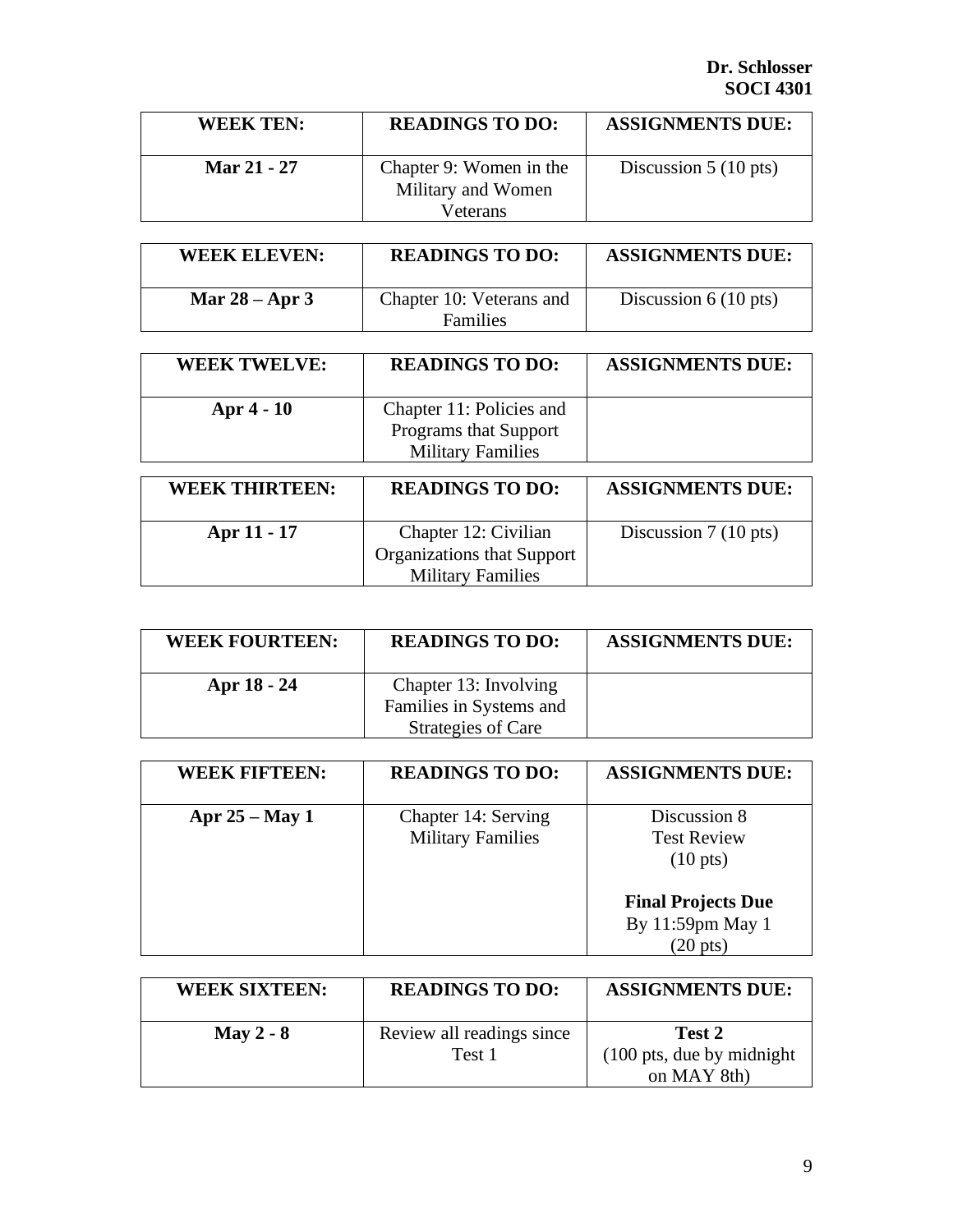| <b>WEEK SEVENTEEN:</b> | <b>READINGS TO DO:</b> | <b>ASSIGNMENTS DUE:</b> |
|------------------------|------------------------|-------------------------|
| <b>May 9 - 13</b>      | NO CLASS               | <b>NO CLASS</b>         |

# **FAQs**

#### **1. What should I call you?**

I received my PhD from the University of Missouri many years ago, so you should call me Dr. Schlosser. Lots of students also call me Dr. S, which is just fine, too!

### **2. What should I do if I have questions?**

You should look at the syllabus. MOST questions you have are probably already addressed on the syllabus. However, if you do have other questions, you can email me.

#### **3. If I want to email you, how should I address it?**

When you email any professor, the correct way to do so is to address them professionally. For instance, you can say: "Dear Dr. Schlosser," or even just "Hi, Dr. Schlosser," Then, state what class you are in (I have many students in several classes) and your specific question. Close the email with your name and contact information. I tend not to respond to emails that are not courteous and professional.

#### **4. What if I have to miss a deadline?**

Seriously rethink the event that will cause you to miss a deadline. I do not allow make-ups for any reason other than documented, University activities. You have a full week to complete assignments, so if you think you're going to be out of town or not have access to a computer on the due date, simply turn it in early.

### **5. What if I'm confused or struggling with the class?**

Email me!!!!! Do this EARLY and OFTEN. I can help you understand the material, organize your notes, and give you study tips. You are responsible for your grade, but that also means you need to inform me if you're struggling so we can address issues you may be having early. [jennifer.schlosser@tamuct.edu](mailto:Jennifer.schlosser@tamuct.edu)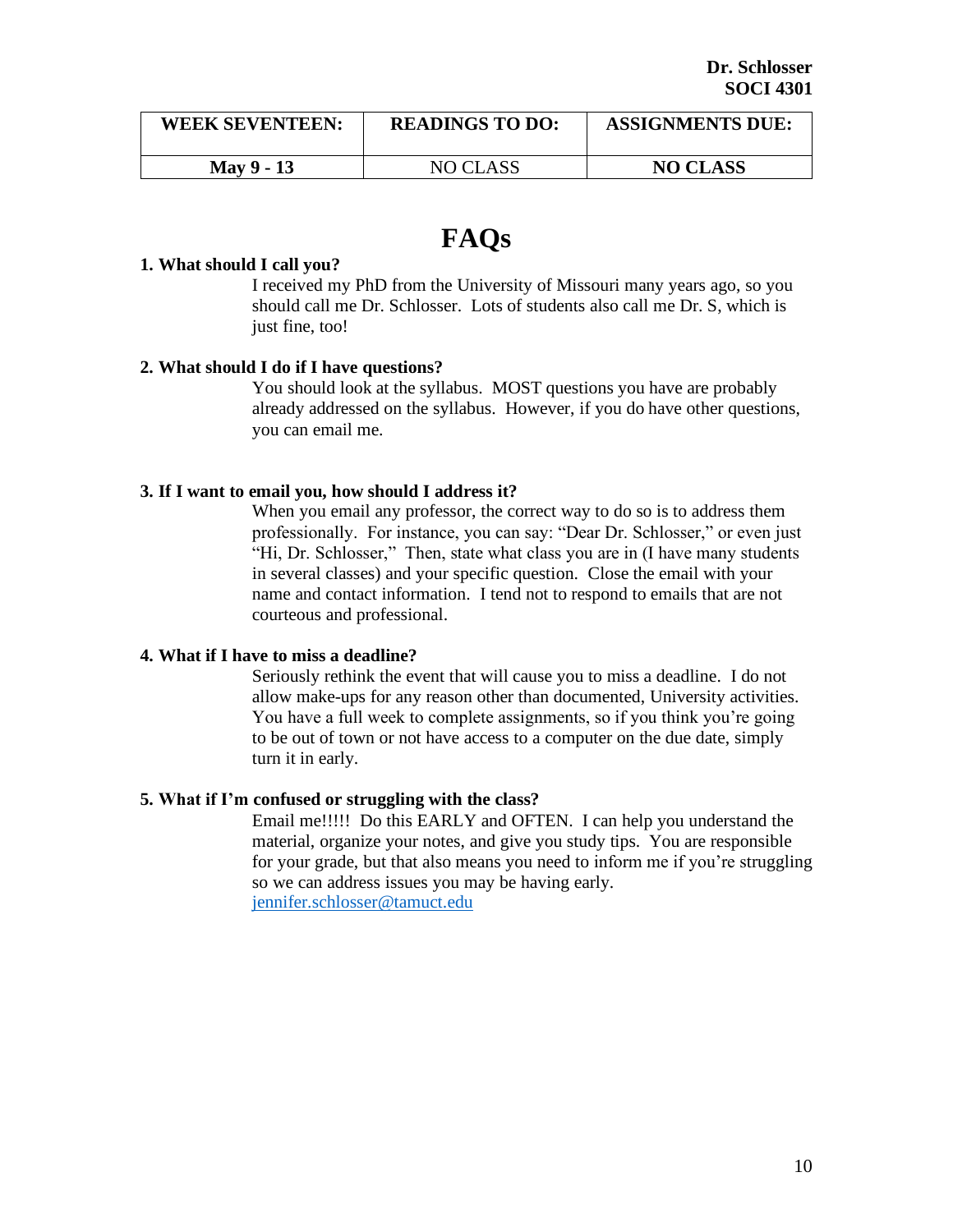## **Additional Information**

## **Emergency Warning System for Texas A&M University-Central Texas**

SafeZone provides a public safety application that gives you the ability to call for

help with the push of a button. It also provides Texas A&M University-Central Texas the ability

to communicate emergency information quickly via push notifications, email, and text messages. All students automatically receive email and text messages via their myCT accounts.

Downloading SafeZone allows access to push notifications and enables you to connect directly

for help through the app.

You can download SafeZone from the app store and use your myCT credentials to log in. If you

would like more information, you can visit the SafeZone website [www.safezoneapp.com].

To register SafeZone on your phone, please follow these 3 easy steps:

1. Download the SafeZone App from your phone store using the link below:

o iPhone/iPad: [https://apps.apple.com/app/safezone/id533054756]

o Android Phone / Tablet

[https://play.google.com/store/apps/details?id=com.criticalarc.safezonea pp]

2. Launch the app and enter your myCT email address (e.g. {name}@tamuct.edu)

3. Complete your profile and accept the terms of service

## **UNIVERSITY RESOURCES, PROCEDURES, AND GUIDELINES**

## **Drop Policy**

If you discover that you need to drop this class, you must complete the Drop Request Dynamic

Form through Warrior Web.

[https://dynamicforms.ngwebsolutions.com/casAuthentication.ashx?InstI D=eaed95b9-f2be-

45f3-a37d-

46928168bc10&targetUrl=https%3A%2F%2Fdynamicforms.ngwebsoluti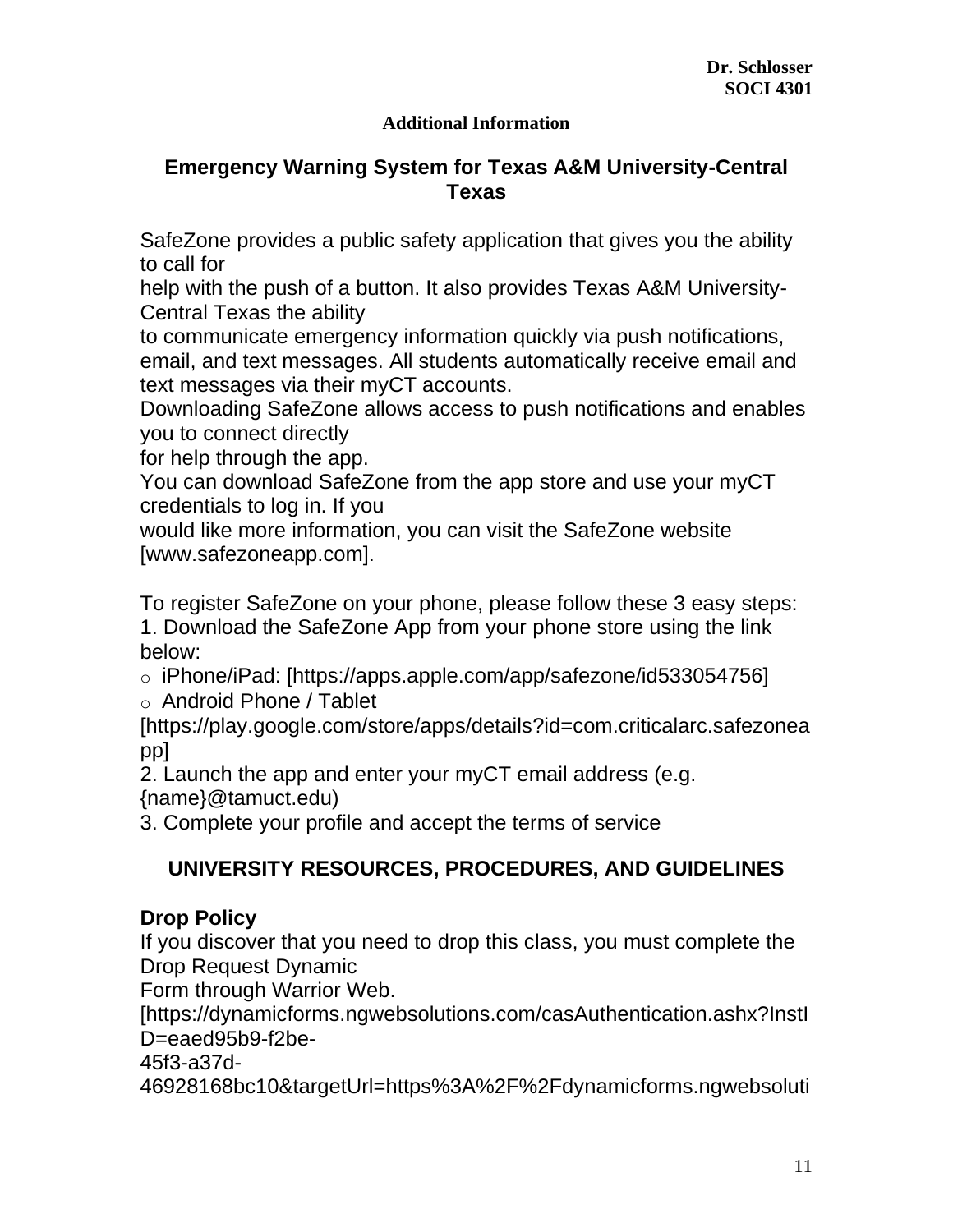ons.com%2FSubmit%2F

Form%2FStart%2F53b8369e-0502-4f36-be43-f02a4202f612]. Faculty cannot drop students; this is always the responsibility of the student. The Registrar's

Office will provide a deadline on the Academic Calendar for which the form must be completed.

Once you submit the completed form to the Registrar's Office, you must go into Warrior Web

and confirm that you are no longer enrolled. If you still show as enrolled, FOLLOW-UP with the

Registrar's Office immediately. You are to attend class until the procedure is complete to avoid

penalty for absence. Should you miss the drop deadline or fail to follow the procedure, you will

receive an F in the course, which may affect your financial aid and/or VA educational benefits.

Academic Integrity

Texas A&M University-Central Texas values the integrity of the academic enterprise and strives

for the highest standards of academic conduct. A&M-Central Texas expects its students, faculty,

and staff to support the adherence to high standards of personal and scholarly conduct to

preserve the honor and integrity of the creative community. Any deviation by students from

this expectation may result in a failing grade for the assignment and potentially a failing grade

for the course. All academic misconduct concerns will be referred to the Office of Student

Conduct. When in doubt on collaboration, citation, or any issue, please contact your instructor before taking a course of action.

For more information regarding the Student Conduct process,

[https://www.tamuct.edu/student-affairs/student-conduct.html].

If you know of potential honor violations by other students, you may submit a report,

[https://cm.maxient.com/reportingform.php?TAMUCentralTexas&layout\_ id=0].

## **Academic Accommodations**

At Texas A&M University-Central Texas, we value an inclusive learning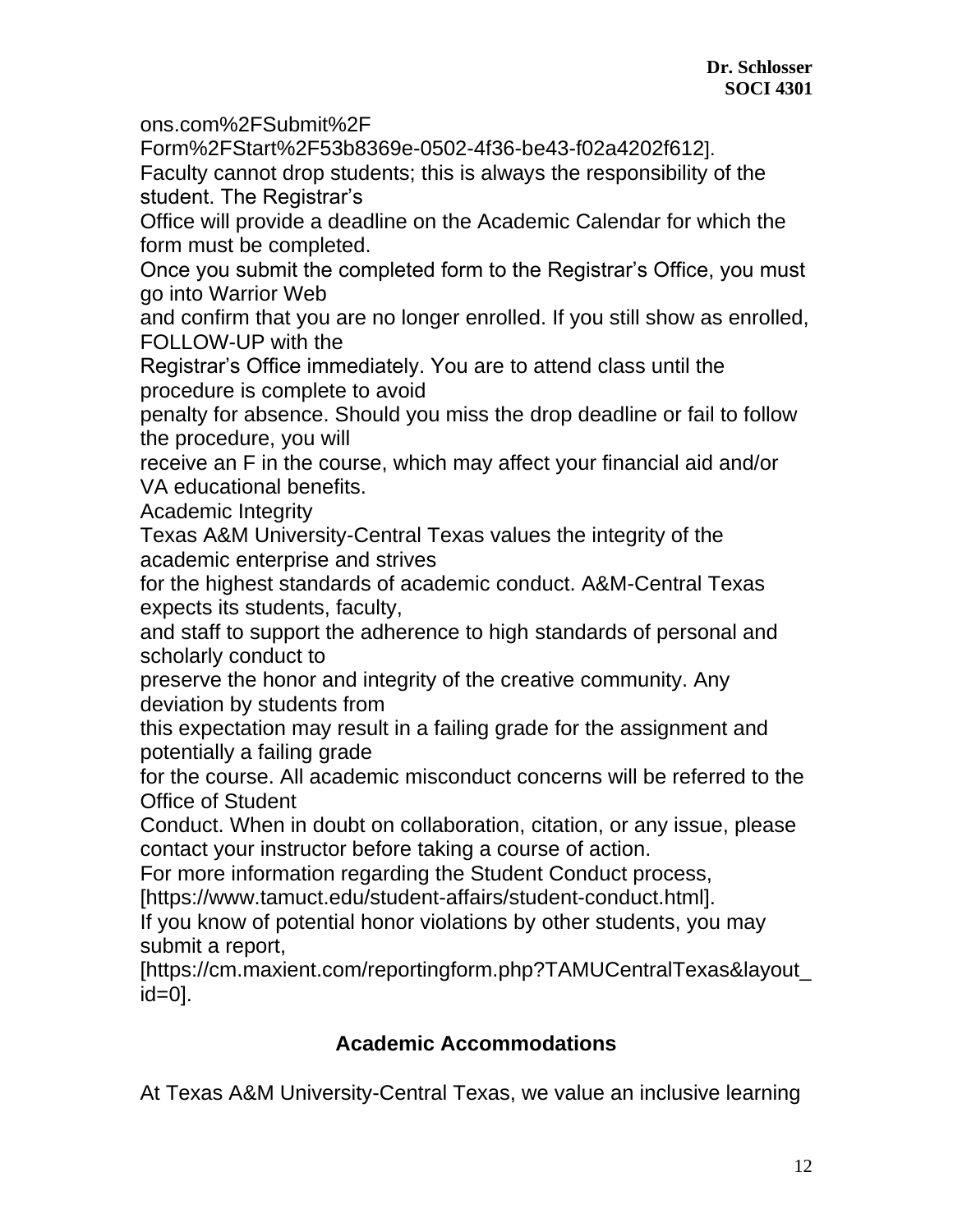environment where

every student has an equal chance to succeed and has the right to a barrier-free education. The

Warrior Center for Student Success, Equity and Inclusion is responsible for ensuring that

students with a disability receive equal access to the university's programs, services and

activities. If you believe you have a disability requiring reasonable accommodations, please

contact the Office of Access and Inclusion, WH-212; or call (254) 501- 5836. Any information you

provide is private and confidential and will be treated as such.

For more information, please visit our Access & Inclusion Canvas page (log-in required)

[https://tamuct.instructure.com/courses/717]

## **Important information for Pregnant and/or Parenting Students**

Texas A&M University-Central Texas supports students who are pregnant and/or parenting. In

accordance with requirements of Title IX and related guidance from US Department of

Education's Office of Civil Rights, the Dean of Student Affairs' Office can assist students who are

pregnant and/or parenting in seeking accommodations related to pregnancy and/or parenting.

Students should seek out assistance as early in the pregnancy as possible. For more

information, please visit Student Affairs

[https://www.tamuct.edu/student-affairs/pregnant-

and-parenting-students.html]. Students may also contact the institution's Title IX Coordinator.

If you would like to read more about these requirements and guidelines online, please visit the

website [http://www2.ed.gov/about/offices/list/ocr/docs/pregnancy.pdf]. Title IX of the Education Amendments Act of 1972 prohibits discrimination on the basis of sex

and gender–including pregnancy, parenting, and all related conditions. A&M-Central Texas is

able to provide flexible and individualized reasonable accommodation to pregnant and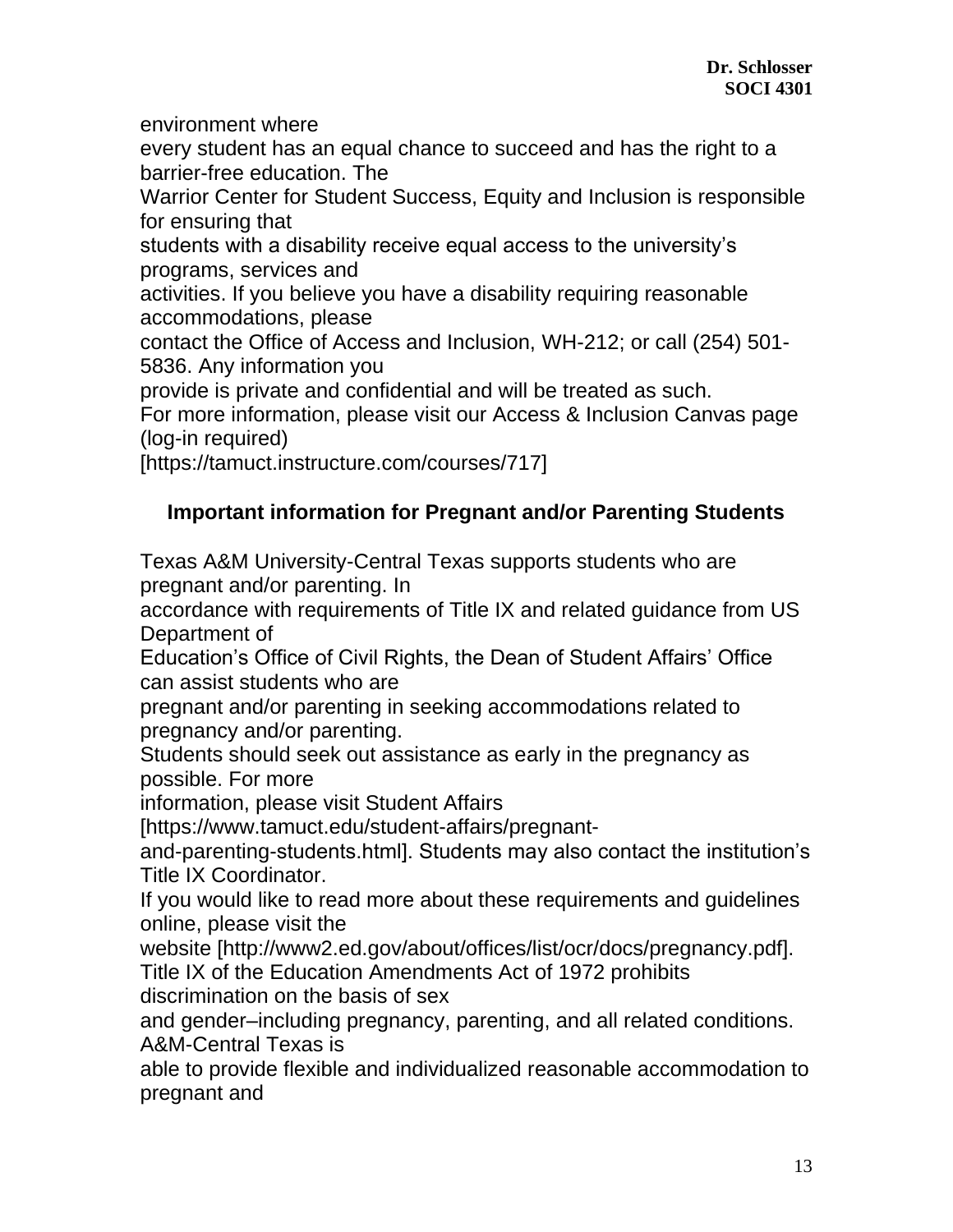parenting students. All pregnant and parenting students should contact the Associate Dean in

the Division of Student Affairs at (254) 501-5909 to seek out assistance. Students may also

contact the University's Title IX Coordinator.

## **Tutoring**

Tutoring is available to all A&M-Central Texas students, both virtually and in-person. Student

success coaching is available online upon request.

If you have a question, are interested in becoming a tutor, or in need of success coaching

contact the Warrior Center for Student Success, Equity and Inclusion at (254) 501-5836, visit the

Warrior Center at 212 Warrior Hall, or by emailing WarriorCenter@tamuct.edu.

To schedule tutoring sessions and view tutor availability, please visit Tutor Matching Services [https://tutormatchingservice.com/TAMUCT] or visit the Tutoring Center in 111

Warrior Hall.

Chat live with a remote tutor 24/7 for almost any subject from on your computer! Tutor.com is

an online tutoring platform that enables A&M-Central Texas students to log in and receive

online tutoring support at no additional cost. This tool provides tutoring in over 40 subject

areas except writing support. Access Tutor.com through Canvas.

## **University Writing Center**

University Writing Center: Located in Warrior Hall 416, the University Writing Center (UWC) at

Texas A&M University–Central Texas (A&M–Central Texas) is a free service open to all A&M–

Central Texas students. For the Spring 2022 semester, the hours of operation are from 10:00

a.m.-5:00 p.m. Monday thru Thursday in Warrior Hall 416 (with online tutoring available every

hour as well) with satellite hours available online only Monday thru Thursday from 6:00-9:00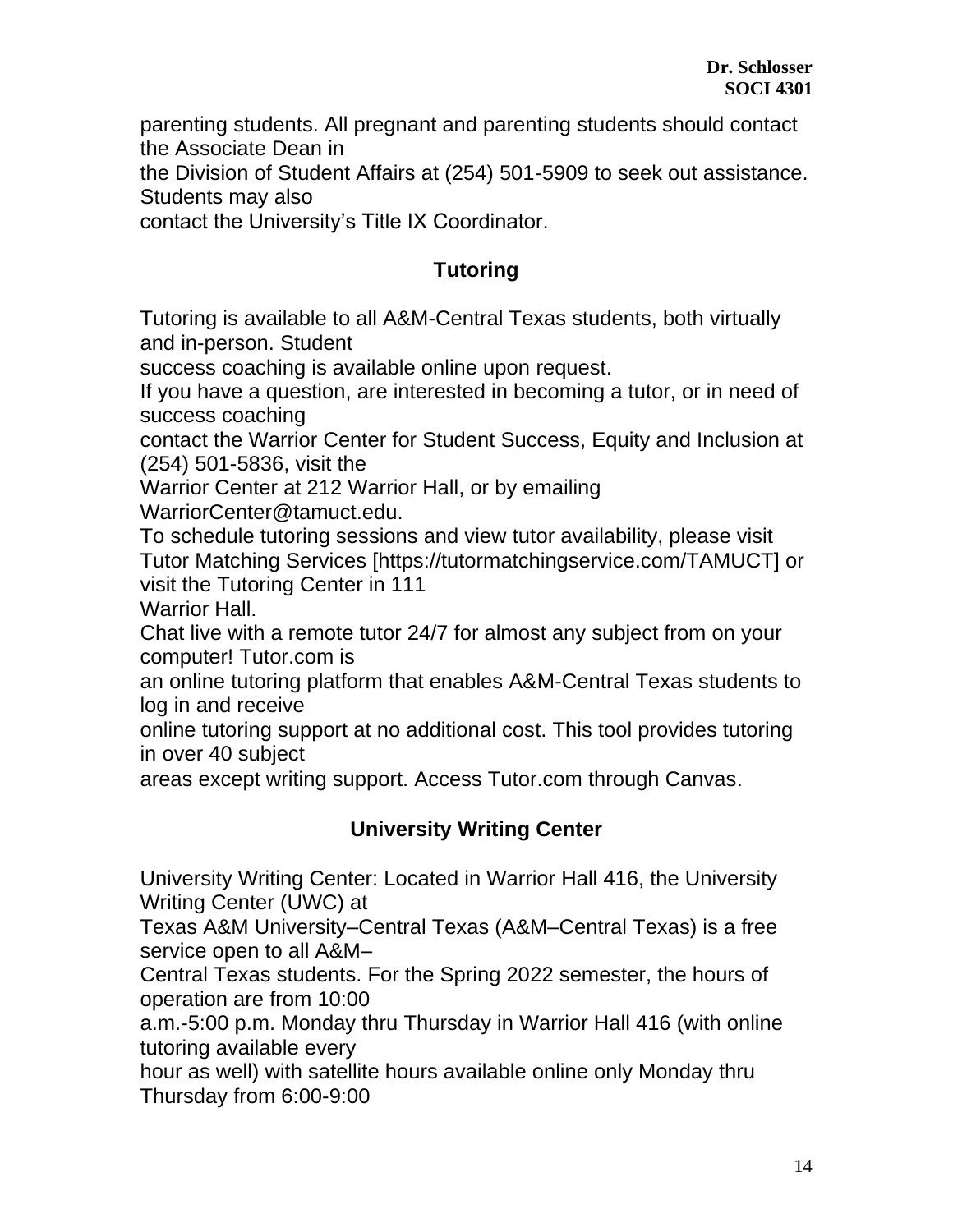p.m. and Saturday 12:00-3:00 p.m.

Tutors are prepared to help writers of all levels and abilities at any stage of the writing process.

While tutors will not write, edit, or grade papers, they will assist students in developing more

effective composing practices. By providing a practice audience for students' ideas and writing,

our tutors highlight the ways in which they read and interpret students' texts, offering guidance

and support throughout the various stages of the writing process. In addition, students may

work independently in the UWC by checking out a laptop that runs the Microsoft Office suite

and connects to WIFI, or by consulting our resources on writing, including all of the relevant

style guides. Whether you need help brainstorming ideas, organizing an essay, proofreading,

understanding proper citation practices, or just want a quiet place to work, the UWC is here to

help!

Students may arrange a one-to-one session with a trained and experienced writing tutor by

making an appointment via WCOnline

[https://tamuct.mywconline.com/]. In addition, you can

email Dr. Bruce Bowles Jr. at bruce.bowles@tamuct.edu if you have any questions about the

UWC, need any assistance with scheduling, or would like to schedule a recurring appointment

with your favorite tutor by making an appointment via WCOnline

[https://tamuct.mywconline.com/]. In addition, you can email Dr. Bruce Bowles Jr. at

bruce.bowles@tamuct.edu if you have any questions about the UWC, need any assistance with

scheduling, or would like to schedule a recurring appointment with your favorite tutor.

## **University Library**

The University Library provides many services in support of research across campus and at a

distance. We offer over 200 electronic databases containing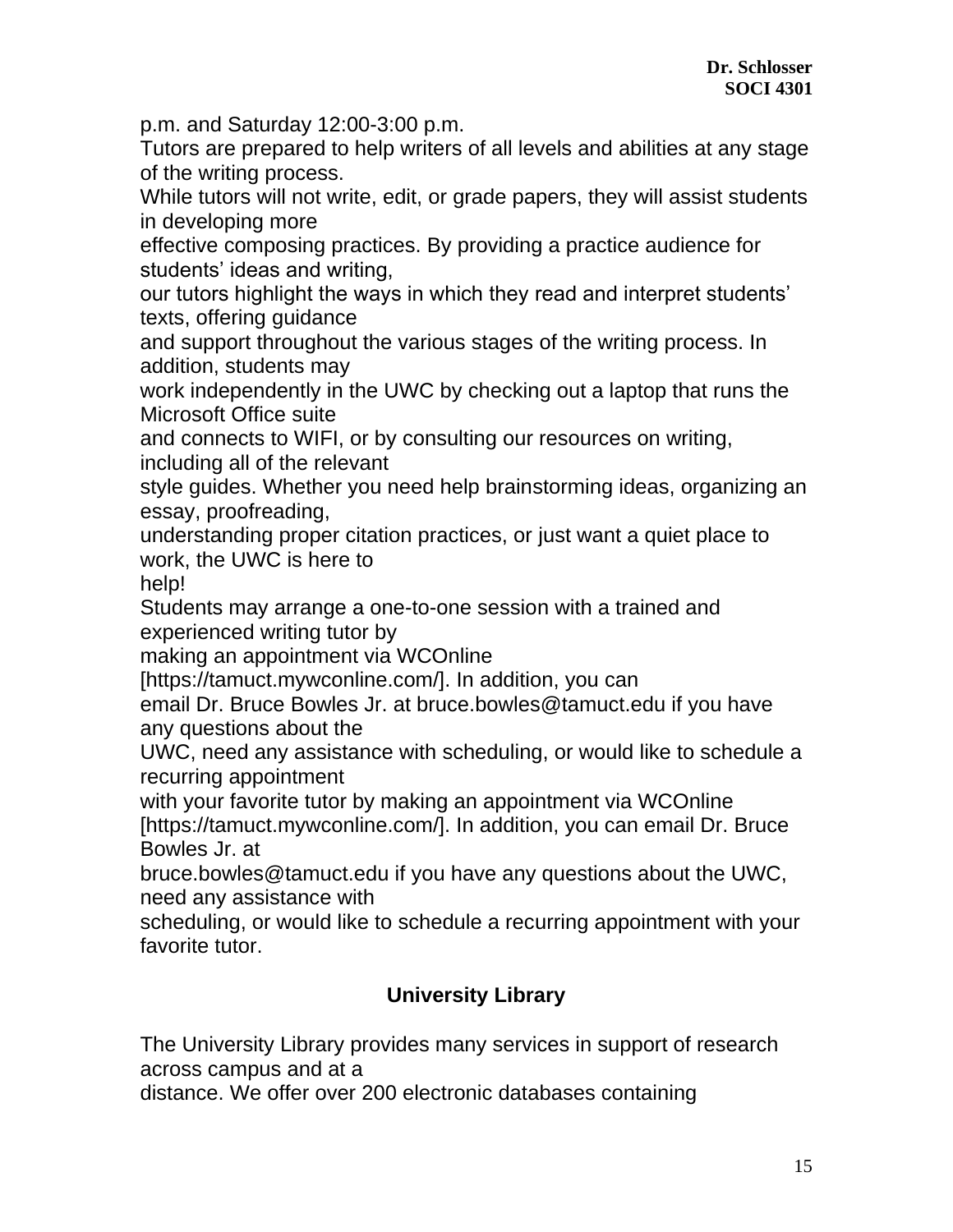approximately 400,000 eBooks and

82,000 journals, in addition to the 96,000 items in our print collection, which can be mailed to

students who live more than 50 miles from campus. Research guides for each subject taught at

A&M-Central Texas are available through our website to help students navigate these

resources. On campus, the library offers technology including cameras, laptops, microphones,webcams, and digital sound recorders.

Research assistance from a librarian is also available 24 hours a day through our online chat

service, and at the reference desk when the library is open. Research sessions can be scheduled

for more comprehensive assistance, and may take place virtually through WebEx, Microsoft

Teams or in-person at the library. Schedule an appointment here [https://tamuct.libcal.com/appointments/?g=6956]. Assistance may cover many topics,

including how to find articles in peer-reviewed journals, how to cite resources, and how to

piece together research for written assignments.

Our 27,000-square-foot facility on the A&M-Central Texas main campus includes student

lounges, private study rooms, group work spaces, computer labs, family areas suitable for all

ages, and many other features. Services such as interlibrary loan,

TexShare, binding, and

laminating are available. The library frequently offers workshops, tours, readings, and other

events. For more information, please visit our Library website [http://tamuct.libguides.com/index].

## **A Note about Sexual Violence at A&M-Central Texas**

Sexual violence is a serious safety, social justice, and public health issue. The university offers

support for anyone struggling with these issues. University faculty are mandated reporters, so if

someone discloses that they were sexually assaulted (or a victim of Domestic/Dating Violence